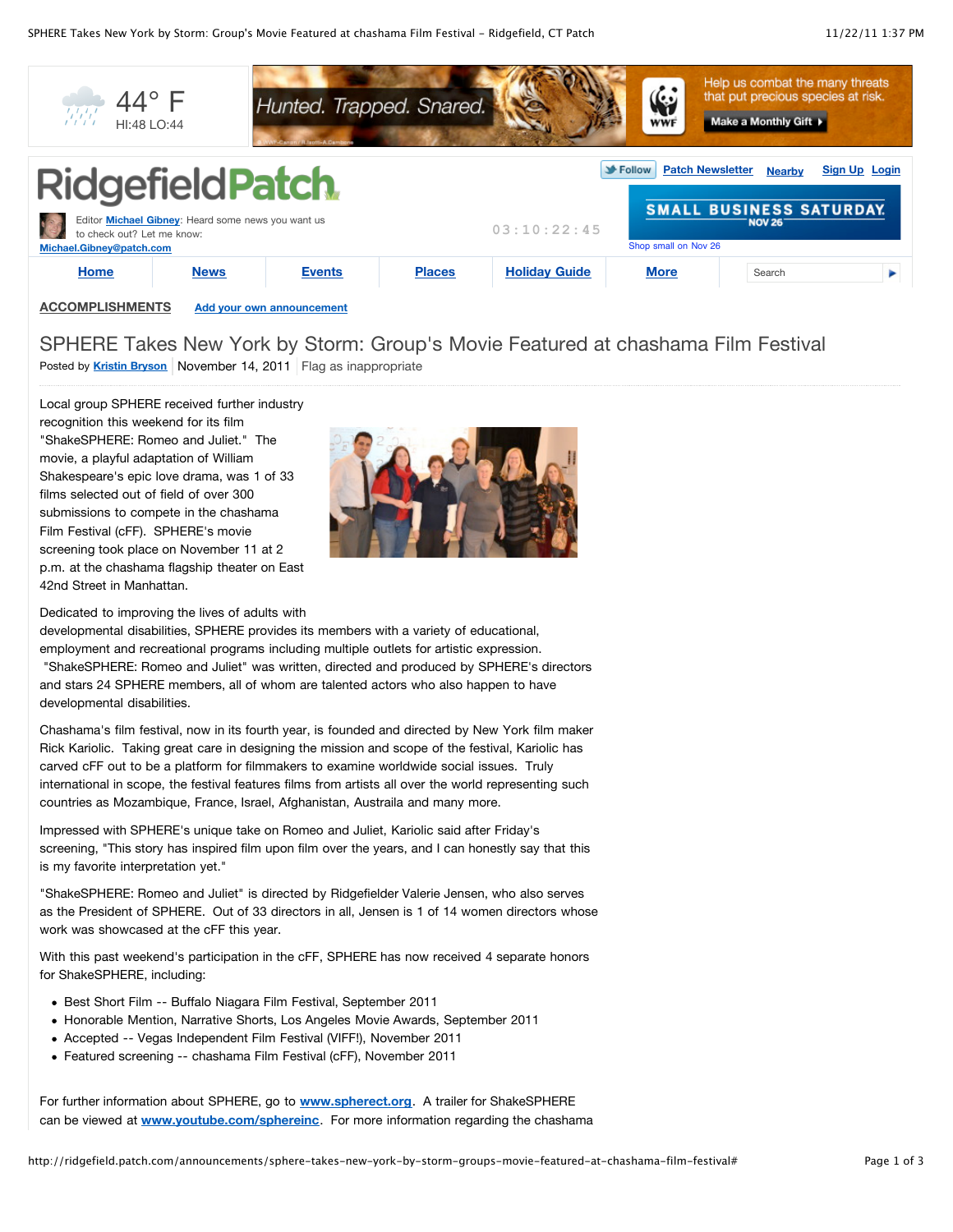Film Festival, go to **[www.chafilmfest.com](http://www.chafilmfest.com/)**.

## **Leave a comment**

**Submit › Submit ›**

## **The Ridgefield Patch Holiday Shopping Guide**



**[Craig's Fine](http://ads.patch.com/r?c=6302-6222-6598-7324&url=http://craigsfinejewelry.com/) Jewelry [Shop at Craig's for all](http://ads.patch.com/r?c=6302-6222-6598-7324&url=http://craigsfinejewelry.com/) your holiday needs... We're surprisingly affordable!! [394 Main St, Ridgefield,](http://ads.patch.com/r?c=6302-6222-6598-7324&url=http://craigsfinejewelry.com/) CT**

**[Click here for more info](http://ads.patch.com/r?c=6302-6222-6598-7324&url=http://craigsfinejewelry.com/)**



**Small Biz [Saturday!](http://ads.patch.com/r?c=6004-5932-6304-7030&url=http://ridgefield.patch.com/listings/nancy-o) [Early-bird specials 7:00](http://ads.patch.com/r?c=6004-5932-6304-7030&url=http://ridgefield.patch.com/listings/nancy-o) - 10:00 a.m.! Shop early & save! [1 Big Shop Ln,](http://ads.patch.com/r?c=6004-5932-6304-7030&url=http://ridgefield.patch.com/listings/nancy-o) Ridgefield, CT**

**[Click here for more info](http://ads.patch.com/r?c=6004-5932-6304-7030&url=http://ridgefield.patch.com/listings/nancy-o)**



**Nature's [Temptations!](http://ads.patch.com/r?c=6229-6155-6525-7251&url=http://naturestemptations.com/catering/) Tasteful catering for [your healthy lifestyle.](http://ads.patch.com/r?c=6229-6155-6525-7251&url=http://naturestemptations.com/catering/) Especially festive holiday menus. [32 Prospect St,](http://ads.patch.com/r?c=6229-6155-6525-7251&url=http://naturestemptations.com/catering/) Ridgefield, CT**

**[Click here for more info](http://ads.patch.com/r?c=6229-6155-6525-7251&url=http://naturestemptations.com/catering/)**